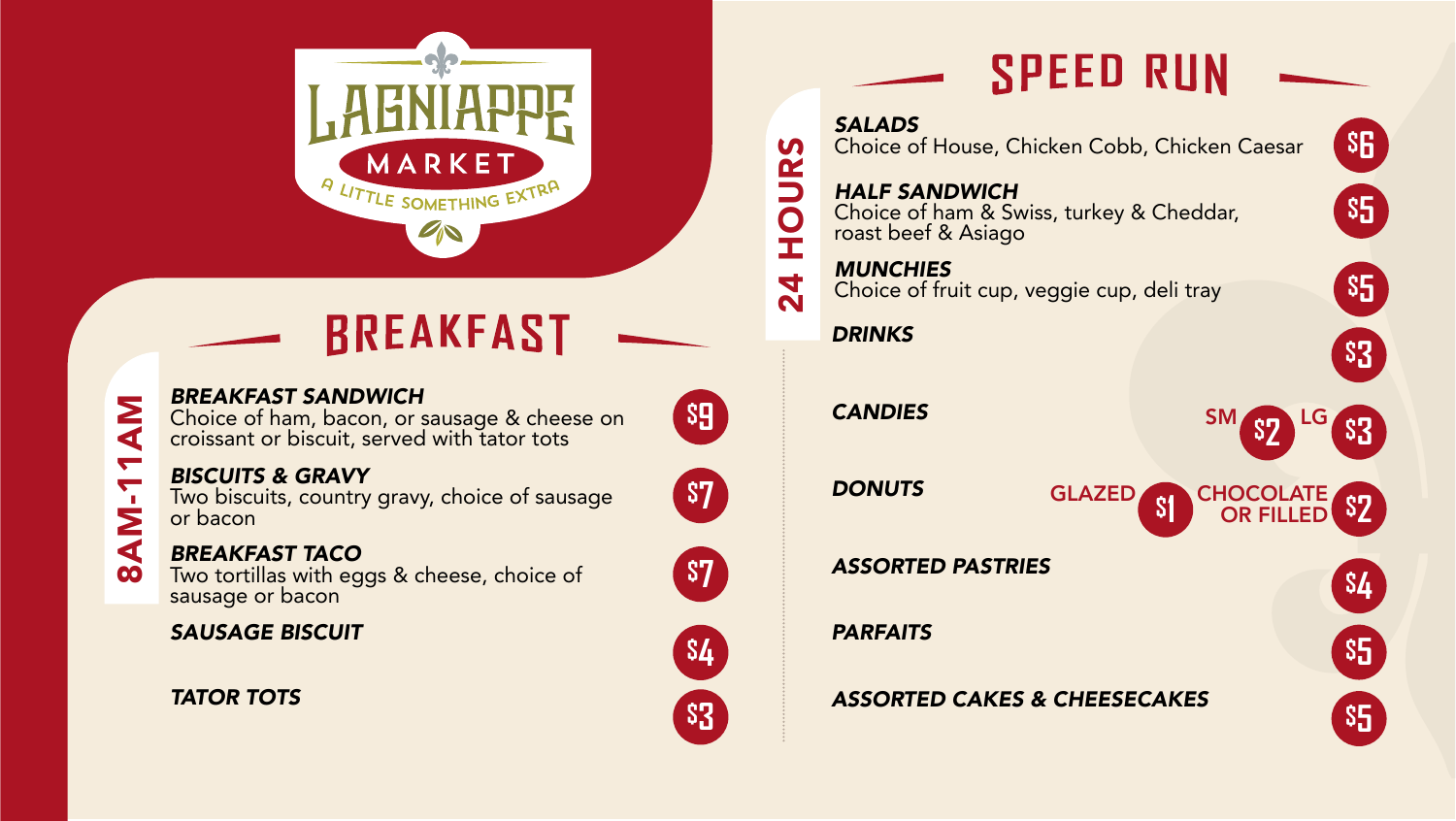

CHOICE OF REGULAR OR ASIAGO BREAD

SANDWICHES Make any sandwich a combo \$4

**\$10** *HAM & SWISS* Ham, lettuce, tomato, Swiss cheese

11AM-3AM

11AM-3AM

**\$12** *CAJUN TURKEY* Turkey, bacon, lettuce, tomato, Gouda cheese **CAJUN TURKEY (HOT OR COLD)** 

**\$12** *ROAST BEEF* Roast beef, lettuce, tomato, Asiago cheese **ROAST BEEF (HOT OR COLD)** 

**\$13** *MEATBALL SUB* Italian meatballs, mozzarella cheese, marinara sauce

## **\$12** *CHEESE STEAK* Shaved beef, bell pepper, onion, mushrooms, provolone cheese